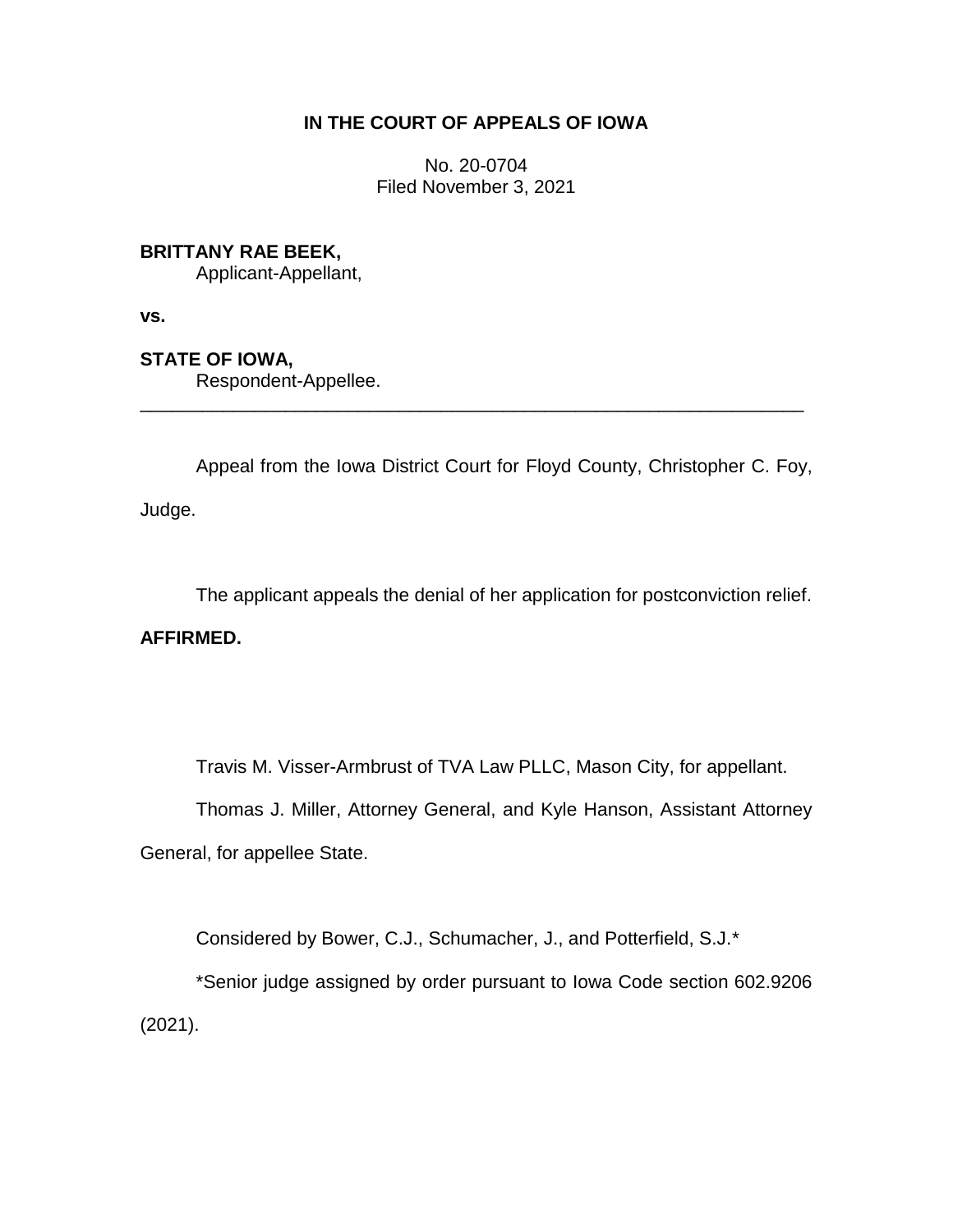### **POTTERFIELD, Senior Judge.**

Brittany Beek appeals the denial of her application for postconviction relief (PCR). She challenges the district court's ruling, arguing it should have found she received ineffective assistance of trial counsel and granted her application. On appeal, Beek (1) maintains trial counsel breached an essential duty when she failed to object to improper vouching testimony by one of the State's experts and (2) challenges counsel's strategy as it pertained to confronting the complaining

witnesses at the underlying criminal trial.

### **I. Background Facts and Proceedings.**

After a jury convicted Beek of sexual abuse in the third degree in 2016, she

challenged her conviction and sentence on appeal. A panel of this court affirmed.

*State v. Beek*, No. 16-1837, 2017 WL 6033732, at \*3 (Iowa Ct. App. Dec. 6, 2017).

In that opinion, we laid out the facts as follows:

On May 10, 2016, two juvenile girls, S.R. and K.S.-H., respectively sixteen and fifteen years old at the time, ran away from a youth shelter. The following day, while they were still on the run, S.R. contacted Beek, a twenty-seven year old, for a place to stay. Beek picked the girls up and eventually transported them to her home. That evening, the three of them watched a movie, *Fifty Shades of Grey*, in Beek's bedroom and "hung out until about one or two in the morning." In the night, Beek pursued sexual activities with the girls, inserting a dildo into S.R.'s vagina and using a pink vibrator and glass dildo on K.S.-H. Both girls unequivocally testified at trial that Beek inserted the various sex toys in their vaginas.

The next day, the [girls] contacted S.R.'s ex-boyfriend, Cameron, for a ride and covertly left Beek's residence. After picking up the girls, Cameron advised them he was going to turn them in to law enforcement. After a struggle, the girls got away from Cameron and "ran through a field." When police officers subsequently found the girls in the field, S.R. was transferred to a detention facility and K.S.-H. back to the youth shelter. S.R. advised the staff at her detention facility of the prior evening's events. She subsequently relayed the same information to a detective with the local sheriff's office. Both girls were transported to the hospital for medical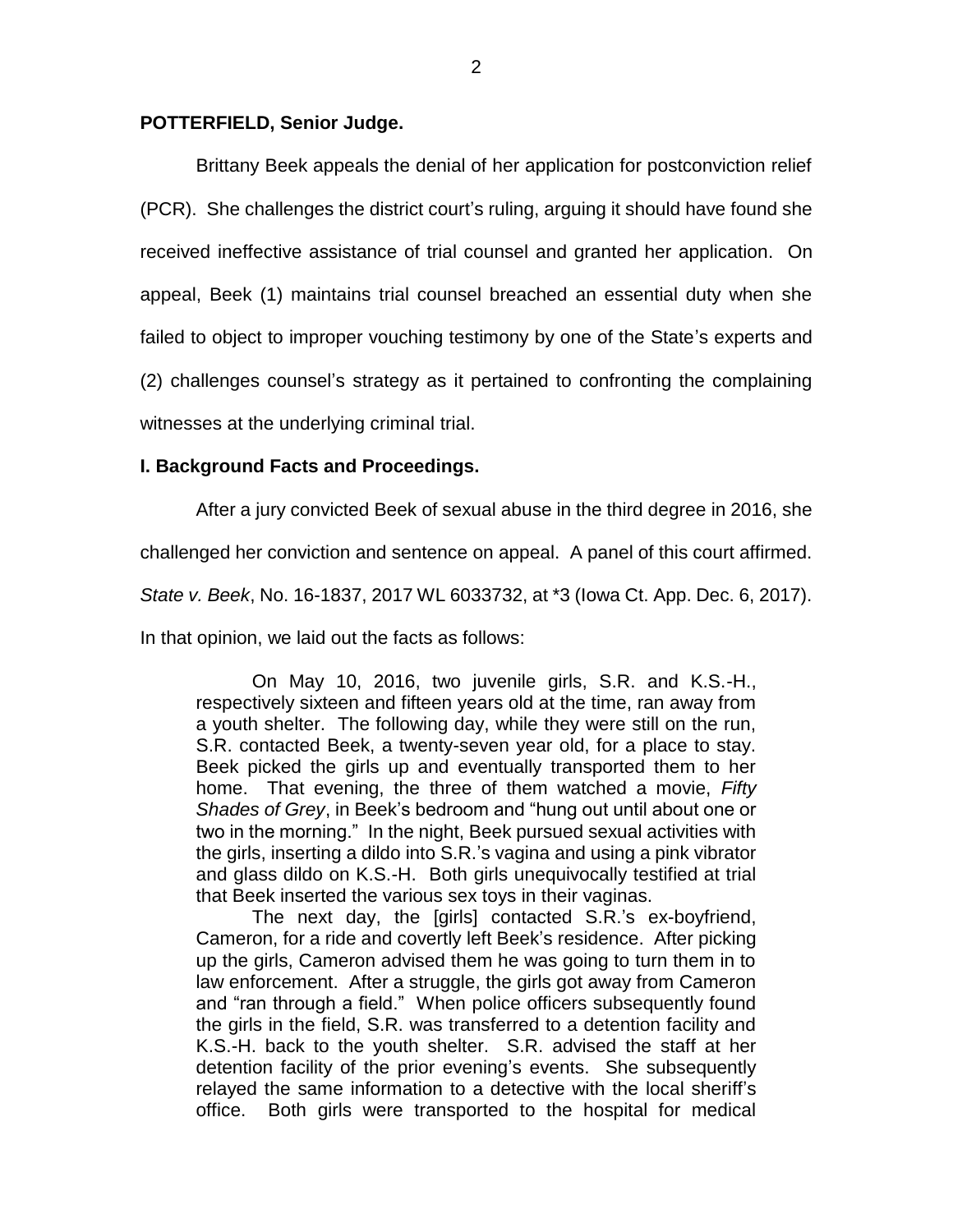examination and forensic interviews. Both girls advised medical personnel and interviewers that Beek sexually assaulted them.

Law enforcement obtained a warrant to search Beek's residence. Upon a search of Beek's bedroom, officers found various sex toys and some of the girls' clothing. In a subsequent interview with a police officer, Beek verified the girls spent the night at her house the prior evening but denied any sexual contact occurred. The division of criminal investigation performed DNA testing on two of the sex toys. S.R.'s DNA was found on one of the toys. Two DNA profiles were found on the other toy, one belonging to Beek. There was an insufficient amount of DNA present to determine the identity of the second contributor.

Beek was charged with two counts of third-degree sexual abuse, one count as to K.S.-H. and one count as to S.R. A jury found Beek guilty of the count pertaining to  $K.S.-H.^1$  The district court denied Beek's subsequent motion for a new trial and in arrest of judgment. The court sentenced Beek to a term of incarceration not to exceed ten years, ordered her to register as a sex offender, placed her under the supervision of the Iowa Department of Corrections for life, and imposed a suspended fine, civil penalty, victim restitution, and various surcharges.

*Beek*, 2017 WL 6033732, at \*1.

 $\overline{a}$ 

Beek filed her application for PCR in November 2018, and the trial took place in January 2020. Beek called her trial counsel as a witness and questioned why counsel did not object to the forensic interviewer's testimony at the underlying trial. Counsel testified she was aware of the case law prohibiting an expert from commenting on another witness's credibility but did not object "because there was no vouching" by the forensic interviewer. Beek also asked trial counsel whether she believed she "place[d] the State's prosecution against meaningful adversarial

<sup>&</sup>lt;sup>1</sup> The statutory formulation under which Beek was convicted provides: "A person commits sexual abuse in the third degree when the person performs a sex act" on another, "[t]he other person is fourteen or fifteen years of age," "[t]he person is four or more years older than the other person," and they were "not at the time cohabiting as husband and wife." lowa Code  $\S$  709.4(1)(b)(3)(d) (2016).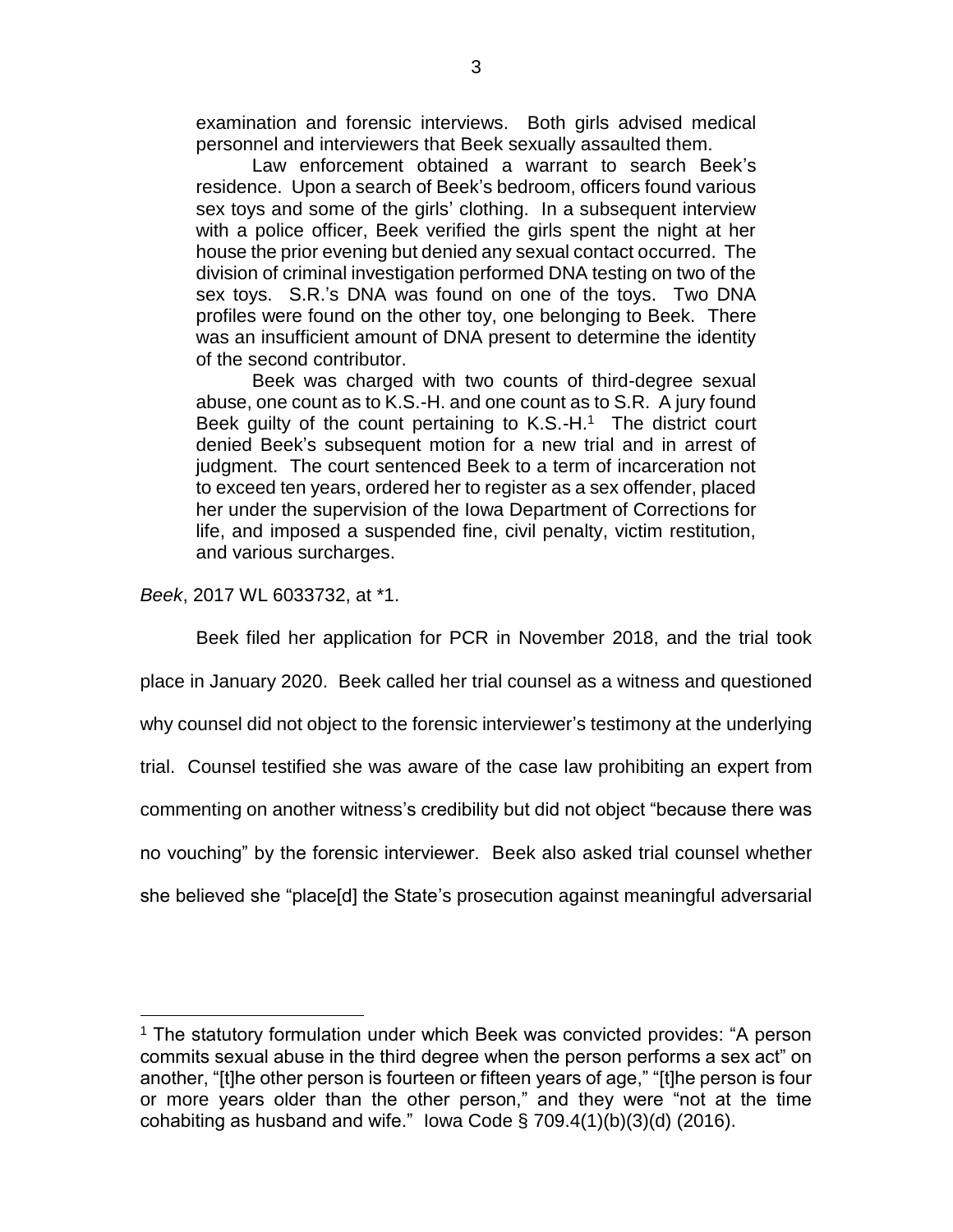testing" by cross-examining the complaining witnesses. Counsel answered in the

affirmative, and then the following exchange occurred:

Q. Well, one of them, you didn't even cross-examine, did you? A.  $No.$   $[2]$ 

Q. So you didn't place the State's case against meaningful adversarial testing, did you? A. I didn't think I needed to crossexamine her because most of her answers came out that she didn't remember or that it was different, and so I didn't feel that there was a need to go back into things when most of her answers were, I don't remember.

Q. And so on Volume 1 of the trial transcript, pages 161 through 166 entails the cross-examination of S.R. And at page 164, the only use of the deposition was made by you, and there was no recross-examination. Is that correct? A. Yes.

Q. And Volume 1 of the trial transcript, page 180 to 184, crossexamination of [K.S.-H], there was no use of the deposition whatsoever? A. No.

Q. And there were lots of instances where the alleged victim does not recall or remember, starting at direct examination on page 167, as you have just mentioned? A. Yes.

Q. And you're using that as a reason for why should I crossexamine her, she said she doesn't know anything or doesn't remember? A. Because her testimony directly contradicted S.R.'s and we felt it was better—well, I felt it was better to leave those contradictions in rather than question her again and have her change her mind.

The district court denied Beek's PCR application. In its written ruling, the

court concluded "no witness improperly vouched for the credibility of either [K.S.-

H.] or S.R." Without impermissible vouching, there was no need for trial counsel

to object. *See State v. Lopez*, 872 N.W.2d 159, 169 (Iowa 2015) ("Counsel does

not fail to perform an essential duty by failing to raise a meritless objection."). As

to counsel's failure to use pre-trial depositions to impeach K.S.-H and S.R., the

court found the trial attorney made a strategic decision that "fell within the range of

 $\overline{a}$ 

<sup>&</sup>lt;sup>2</sup> Insofar as PCR counsel actually meant to question about cross-examination (as opposed to impeachment), this is factually inaccurate. Trial counsel crossexamined both of the complaining witnesses.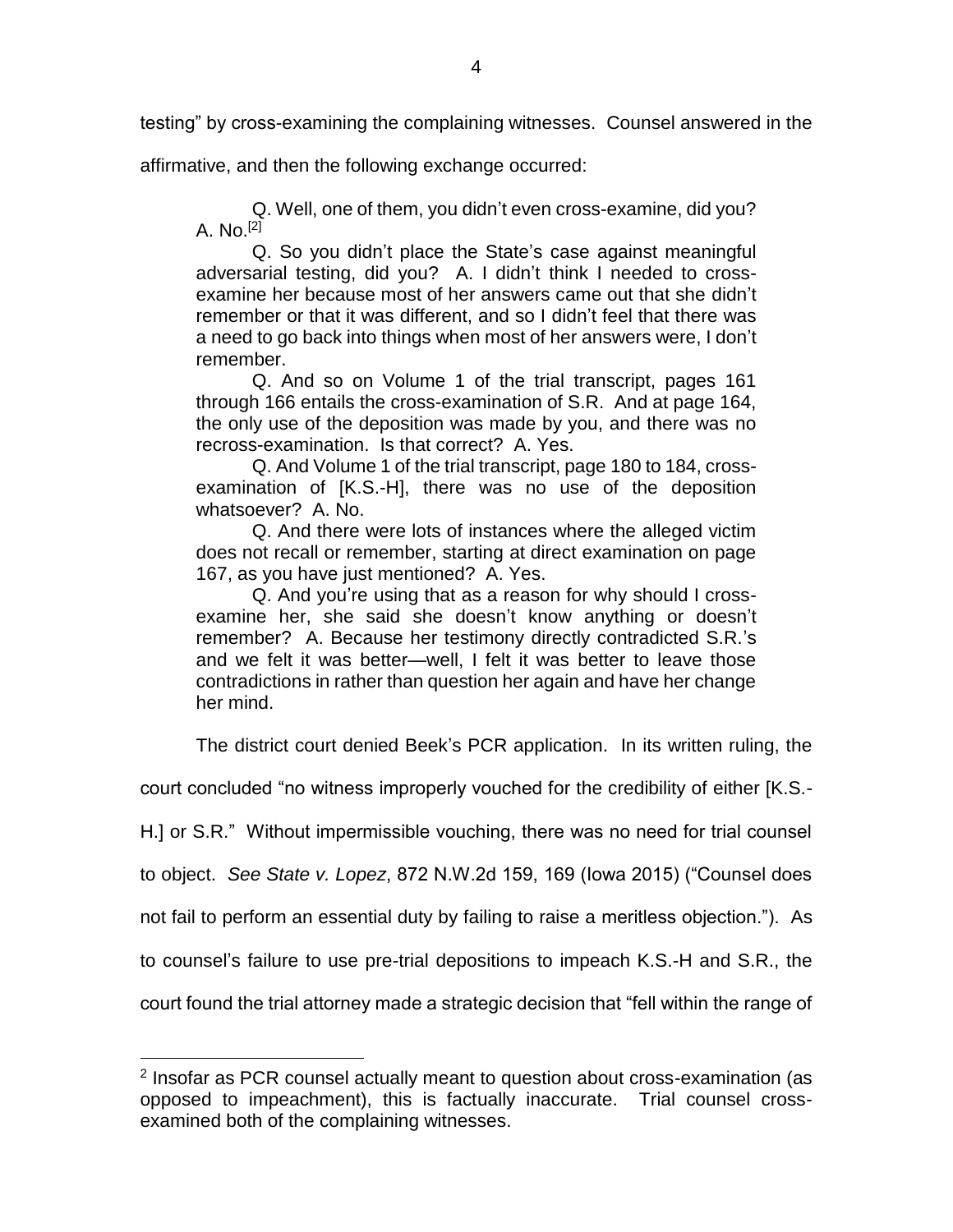normal competence" and the "approach taken . . . was reasonable, even when viewed with the benefit of hindsight."<sup>3</sup>

Beek appeals.

### **II. Discussion.**

 $\overline{a}$ 

On appeal, Beek re-raises two of the claims she made to the district court that trial counsel provided ineffective assistance when she failed to object to improper vouching testimony by the forensic interviewer and inadequately confronted the complaining witnesses at trial.

We generally review an appeal from the denial of application for PCR for correction of errors at law. *Lamasters v. State*, 821 N.W.2d 856, 862 (Iowa 2012). "However, when the applicant asserts claims of a constitutional nature, our review is de novo. Thus, we review claims of ineffective assistance of counsel de novo." *Id.* (citation omitted).

"[A]ll [PCR] applicants who seek relief as a consequence of ineffective assistance of counsel must establish counsel breached a duty and prejudice resulted." *Castro v. State*, 795 N.W.2d 789, 794 (Iowa 2011). "We may affirm the district court's rejection of an ineffective-assistance-of-counsel claim if either element is lacking." *Lamasters*, 821 N.W.2d at 866 (citation omitted).

<sup>&</sup>lt;sup>3</sup> Beek raised additional arguments in her PCR application before the district court, all of which were denied. She references the other issues in passing in her appellate brief, but she did not develop those arguments on appeal so we do not consider them. *See* Iowa R. App. P. 6.903(2)(g)(3); *see also In re Estate of Troendle*, No. 19-2034, 2021 WL 3076361, at \*3 n.3. (Iowa Ct. App. July 21, 2021) (rejecting appellant's attempt to incorporate all of the arguments raised to the district court by simply stating they were incorporated because "[t]he appellant must present and develop their arguments in their appellate brief. It is not for this court to chase down the parties' arguments; it is for the parties to present their argument before this court for our consideration").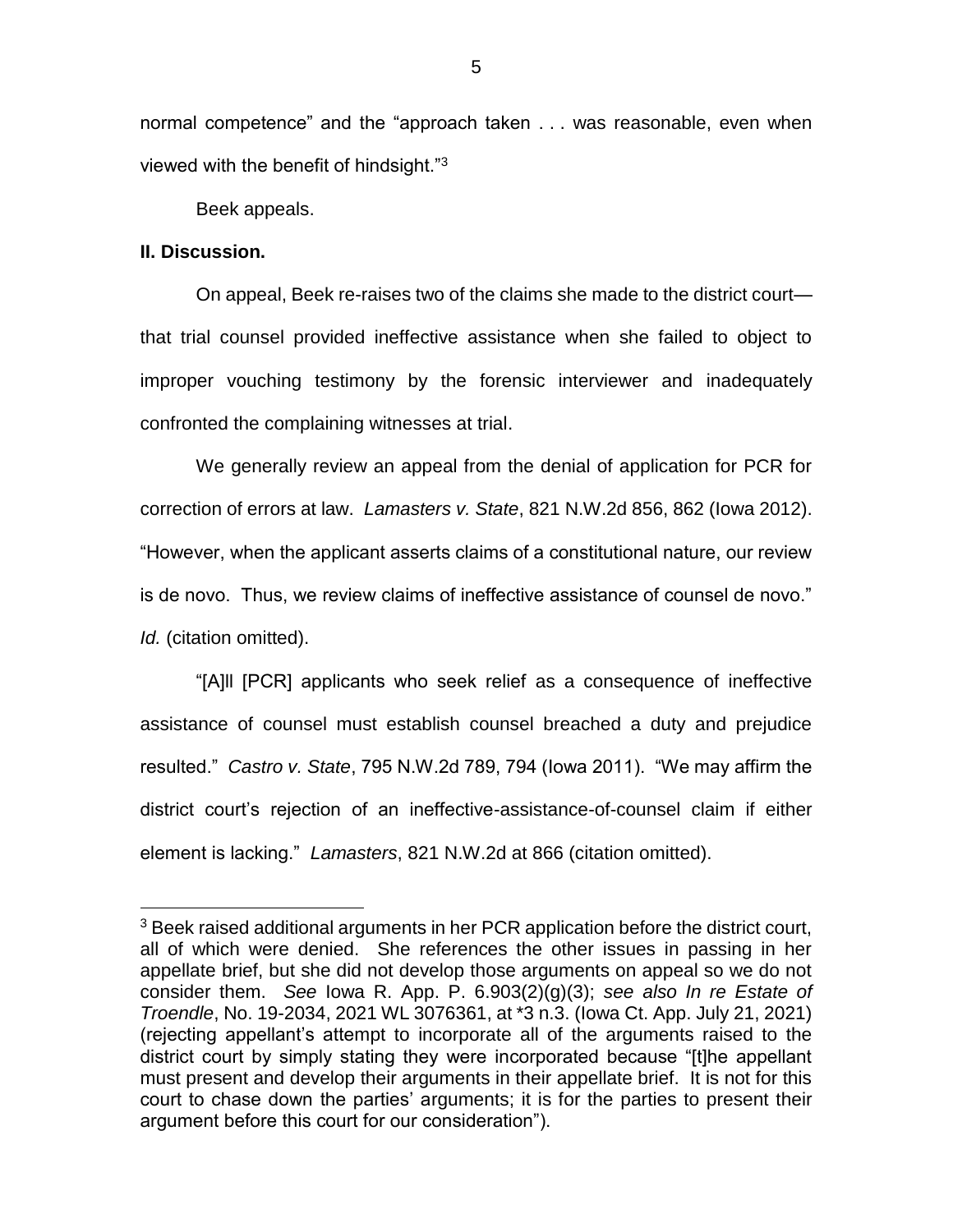#### **A. Impermissible Vouching.**

Iowa case law prohibits an expert witness from "giv[ing] testimony that directly or indirectly comments on the child's credibility." *State v. Jaquez*, 856 N.W.2d 663, 665 (Iowa 2014). Our supreme court has found this prohibition was violated when an expert testified a child's "demeanor was 'completely consistent with a child who has been traumatized.'" *Id.* But experts can state facts as they witnessed them during an interview with a child, such as testifying the child's "statements were consistent throughout the interview." *See State v. Dudley*, 856 N.W.2d 668, 678 (Iowa 2014) ("We do not find this statement crossed the line. [The forensic interviewer] was merely stating the fact that throughout the interview [the child] never changed her story as to the events with [the defendant.] The jury is entitled to use this information to determine the [child's] credibility.").

Here, Beek maintains counsel had a duty to object to the forensic interview's testimony that S.R. "appeared pretty forthcoming" and "[h]er demeanor was pretty consistent." Additionally, she argues counsel should have objected to the interviewer's testimony that the information she gathered from both girls was "consistent."

We recognize that "forthcoming" can mean "characterized by candidness." *Forthcoming*, Merriam-Webster, https://www.merriam-webster.com/dictionary/ forthcoming (last visited Oct. 20, 2021); *see also Candidness*, Merriam-Webster, https://www.merriam-webster.com/dictionary/candidness ("Expressing opinions and feelings in an honest and sincere way."). But it can also mean "responsive," which the context makes clear is how the forensic interviewer used the word. *See Forthcoming*, Merriam-Webster, https://www.merriam-webster.com/dictionary/

6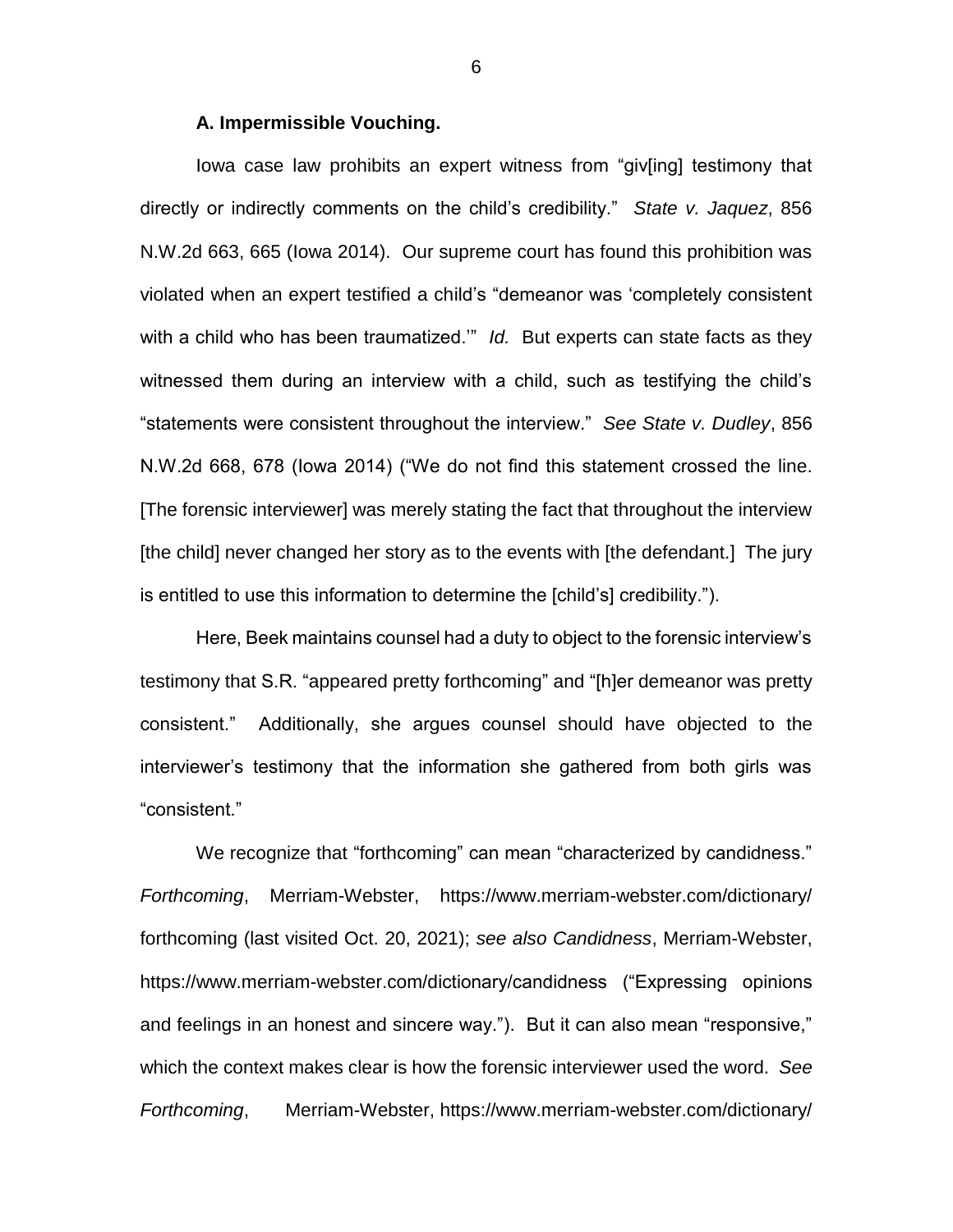forthcoming. The interviewer described S.R. as "pretty forthcoming" while K.S.-H. "was more reserved. She did not really want to answer [the interviewer's] questions." Explaining the witness's willingness to talk is not vouching for their credibility, so trial counsel did not have a duty to object.

Similarly, while Beek objects to the interviewer's use of "consistent," we note that "consistent" is not a buzzword that our supreme court has broadly outlawed. Instead, as we already distinguished, an interviewer is not allowed to tell the jury the child acts like or exhibits the symptoms of a child who has, in fact, been sexually abused. But an interviewer can describe the facts they witnessed during the interview. *Compare Jaquez*, 856 N.W.2d at 665 *with Dudley*, 856 N.W.2d at 678. The interviewer's first use of "consistent," as used to describe S.R.'s demeanor, seems to convey S.R. did not vary in emotions as she spoke. The interviewer testified that S.R's "demeanor was pretty consistent. She was somewhat emotional, but not overly emotional." This is within the acceptable testimony for the expert. *See State v. Brown*, 856 N.W.2d 685, 689 (Iowa 2014) (concluding the expert's testimony that "factually describe[d] [the child's] conduct when talking to [the interviewer]" did not constitute impermissible vouching). The interviewer's second use of "consistent"—to explain that the information she received from S.R. and K.S.-H. in their separate interviews matched—is also not vouching. An expert can report a single witness's story did not change, i.e. remained consistent, just as the expert can report that the story of two separate witnesses matched. This factual testimony as to whether the two stories were the same does not comment on whether the witnesses were telling a true or false version of the alleged events; it just relays that they both reported the same thing.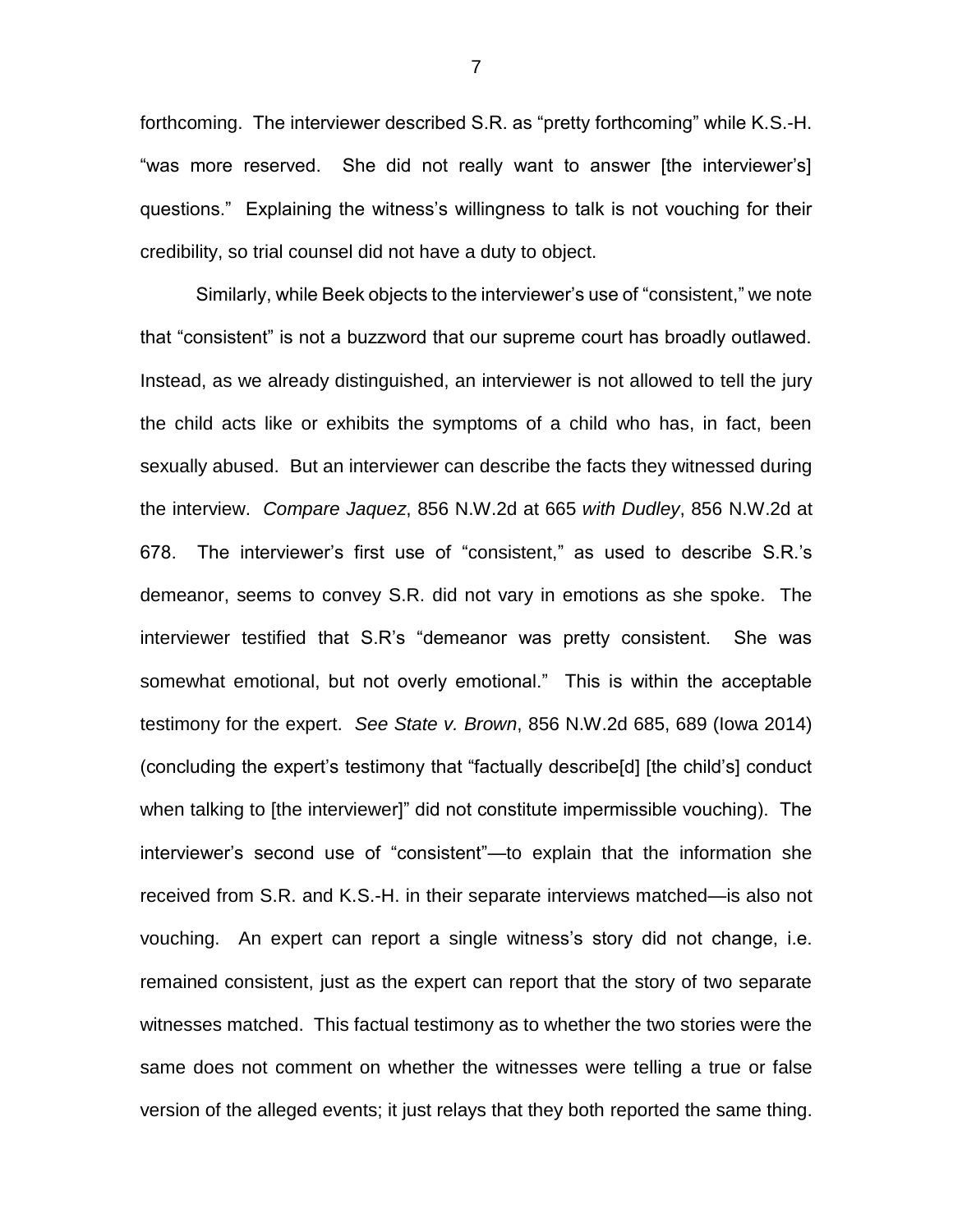Because the statements Beek challenges do not constitute impermissible vouching, trial counsel did not have a duty to object to them. And because Beek cannot prove counsel breached an essential duty, we agree with the district court that this claim fails.

#### **B. Confronting Witnesses.**

In her appellate brief, Beek argues "[t]here were a number of inconsistencies between what the witnesses said at deposition and what they said at trial and trial counsel did not use those transcripts to impeach the witness." But Beek does not develop this argument adequately for our review, as she does not point to any specific trial testimony of K.S.-H. or S.R. that should have been impeached by their prior deposition testimony.

Beek also asserts trial counsel "simply did not cross-examine one of the victims." But this is factually incorrect; trial counsel cross-examined both S.R. and K.H.-S.

Additionally, Beek lists "[s]ome . . . odd statements" that the complaining witnesses made at trial. It is not clear what she believes her trial attorney should have done to challenge these statements; Beek's subjective belief about the relative oddness of a statement is not grounds for a legal objection. Going a step further, it is not clear what about these statements strikes Beek as "odd." One of the statements Beek complains about, S.R. testifying that her ex-boyfriend attempted to zip-tie the girls' hands (as some sort of citizen's arrest), was testified to by both S.R. and the ex-boyfriend who did the zip-tying. During direct examination, the ex-boyfriend testified: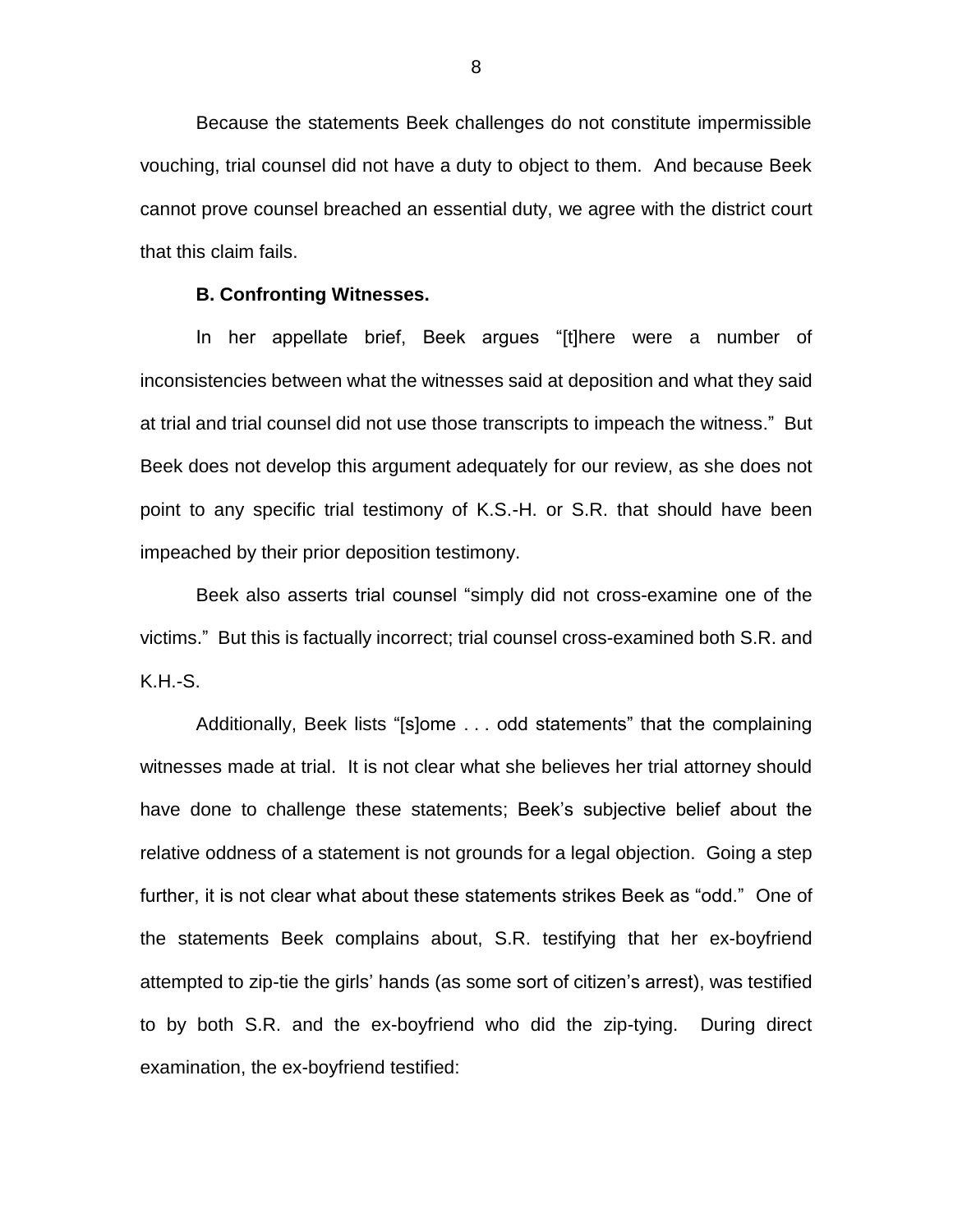Q. And what did you do at the travel plaza, or what happened there? A. I told them that I was taking them back. And then they got aggressive. . . . So I fought with [K.S.-H.] for a little bit, . . . and then they both took off.

> Q And did you also try to restrain [S.R.]? A. Yes. Q And how did you try to restrain her? A. Zip ties.

Finally, Beek lists trial testimony of K.S.-H. and S.R. that she asserts was inconsistent. But again, it is unclear what she thinks trial counsel should have done about it. In her appellate brief, she merely lists the statements and then says, "With all of these inconsistent statements, the trial attorney needed to show the jury just how consistent it was." This does not specify an essential duty she believes counsel breached. And there is no rule that prevents witnesses from testifying in ways that differ from each other.

Giving Beek some benefit of the doubt, we note "a lawyer may properly examine a witness about an event by pointing out the factual differences between the witness's testimony and the testimony of other witnesses to the same event." *Nguyen v. State*, 707 N.W.2d 317, 324–25 (Iowa 2005). "However, it is not proper to take the further step of asking one witness if another witness is untruthful, mistaken, or to otherwise ask the witness to comment on the credibility of another witness." *Id.* at 325. Here, Beek's trial attorney used closing argument to point out to the jury some inconsistencies in the two complaining witnesses' testimony. Like the district court, we conclude this was a reasonable strategy. *Ledezma v. State*, 626 N.W.2d 134, 142 (Iowa 2001) ("[I]neffective assistance is more likely to be established when the alleged actions or inactions of counsel are attributed to a lack of diligence as opposed to the exercise of judgment."). So Beek has not